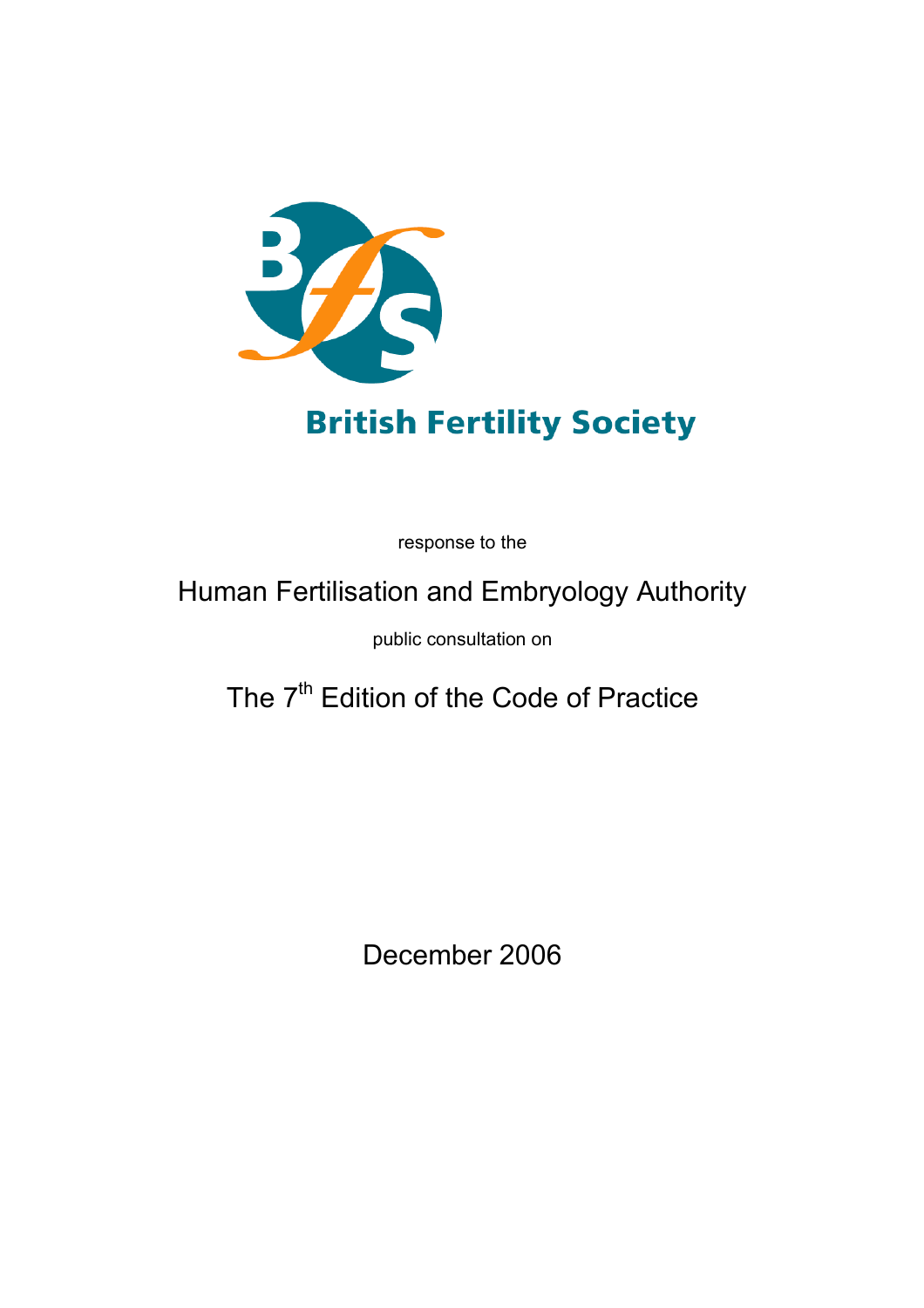This document represents the British Fertility Society (BFS) response to the Human Fertilisation and Embryology Authority Public Consultation the revisions to the Code of Practice.

The British Fertility Society is a multi-disciplinary organization representing professionals with an interest in reproductive medicine. The objectives of the society are:

- To promote high quality practice in the provision of fertility treatment.
- To provide a common forum for members of various disciplines having an interest in the science and treatment of infertility.
- To promote high quality scientific and clinical research in the causes and treatment of infertility.
- To provide professional leadership in the provision and regulation of infertility services.
- To promote the increase of NHS funding for and equity of access to fertility treatments.

Therefore revisions to the Code of Practice are important to the BFS and its members.

To respond to this consultation, BFS membership were circulated by email and asked to send in their replies to the BFS Secretariat. This response represents the majority view of those who replied and was compiled by Neil McClure on behalf of the Executive Committee.

It is submitted by the Honorary Secretary whose contact details are:

Dr. Allan Pacey c/o British Fertility Society Secretariat 22 Apex Court **Woodlands** Bradley Stoke BS32 4JT

bfs@bioscientifica.com

The society **agrees** to the making its responses publicly available by the HFEA in accordance with the Cabinet Office Code of Practice on Written Consultation. In addition the society will be making this response available on its website (http://www.fertility.org.uk).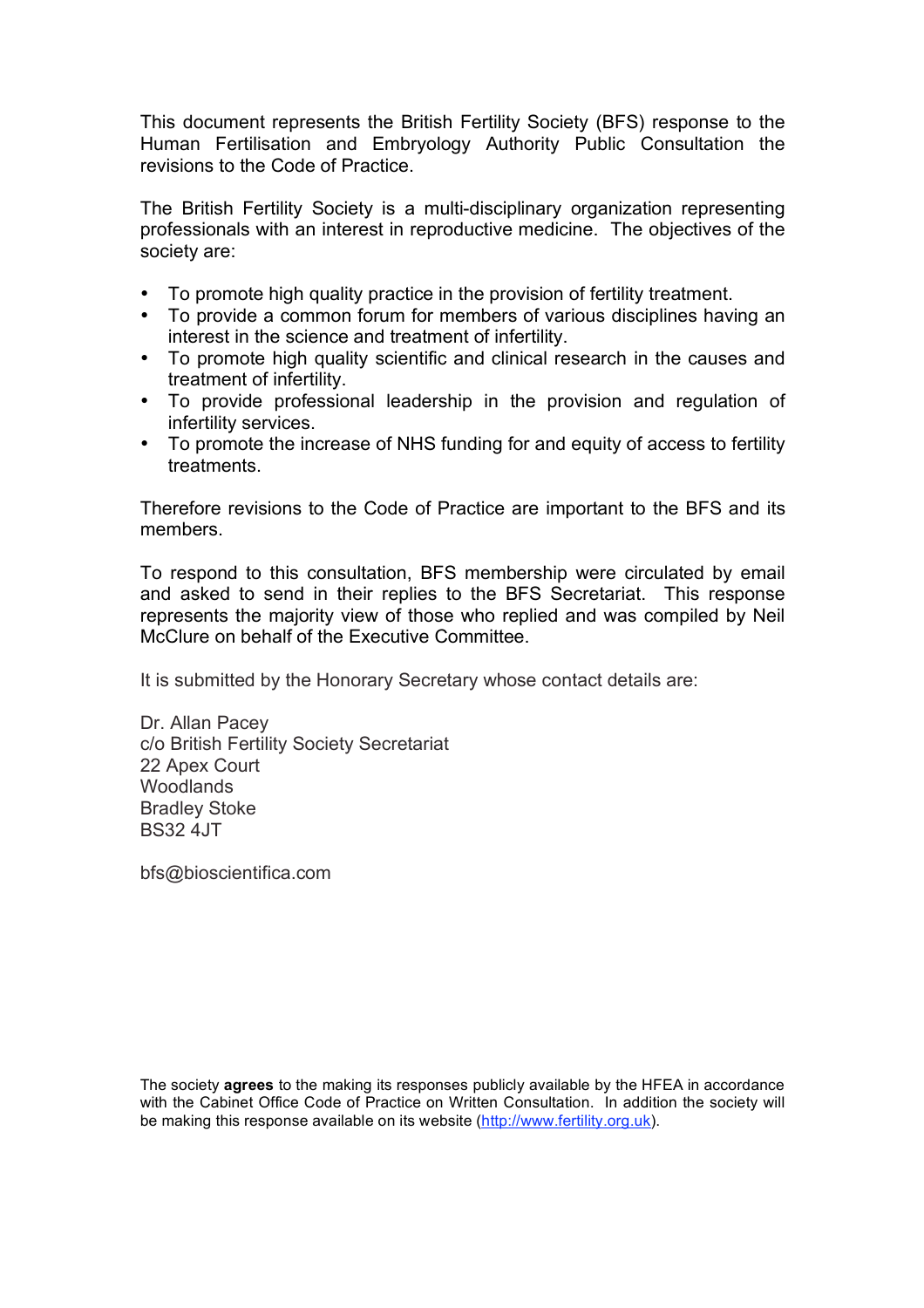## **General Comments:**

These are excellent documents and represent the distillation of many years of experience in regulation and guidance. The HFEA is to be congratulated on their breadth and depth. They are an invaluable resource for those working in services controlled by HFE Authority and Act.

### **Itemised specific comments on the Standards:**

Since the BFS was involved in the drafting of these standards through its representation on the various HFEA working parties, the Society has no further comments to make on these.

#### **Itemised specific comments on the Guidance Notes:**

With regards to the guidance notes, the BFS makes the following comments on each of the sections listed.

- 1.2.3 It is not necessary to be a member of the RCOG to perform a laparoscopy. Within the UK recognised qualifications from other EU bodies are also recognised. It would be better to state that the person should be a Member or Fellow of the RCOG or equivalent recognised professional body.
- 1.5.1 It should be noted that it is not currently possible for an individual to be State Registered as an Andrologist, and to exclude those with considerable Andrology Experience from working in HFEA Licensed centres could remove this skill base from the UK. Andrology has been identified by the Chief Scientific Officer (CSO) as an "aspirant group", and a route to state registration will be developed over the next few years. Also the term Clinical Scientist precludes other scientific staff from working in HFEA licensed centres and as a term may become outmoded in the next few years and replaced with the term Healthcare Scientist. This applies to both Embryology and Andrology.
- 2.3.1b On what basis does the HFEA state that centres should take reasonable steps to satisfy itself that sperm has not been produced at home for cryopreservation more than two hours previously? This judgement should be made on the basis of scientific evidence and precludes the introduction of any future technique, device or procedure that might allow this to be safely extended. Suggest that this be kept under review by the Association of Biomedical Andrologists in their Guidance for Good Practice (currently under review).
- 4.6.1 The HFEA should establish a mechanism whereby a centre might be able to ask the HFEA (or any successor body) if an individual being considered as a potential donor has donated previously at another centre. Whilst probably not required as a routine, it may be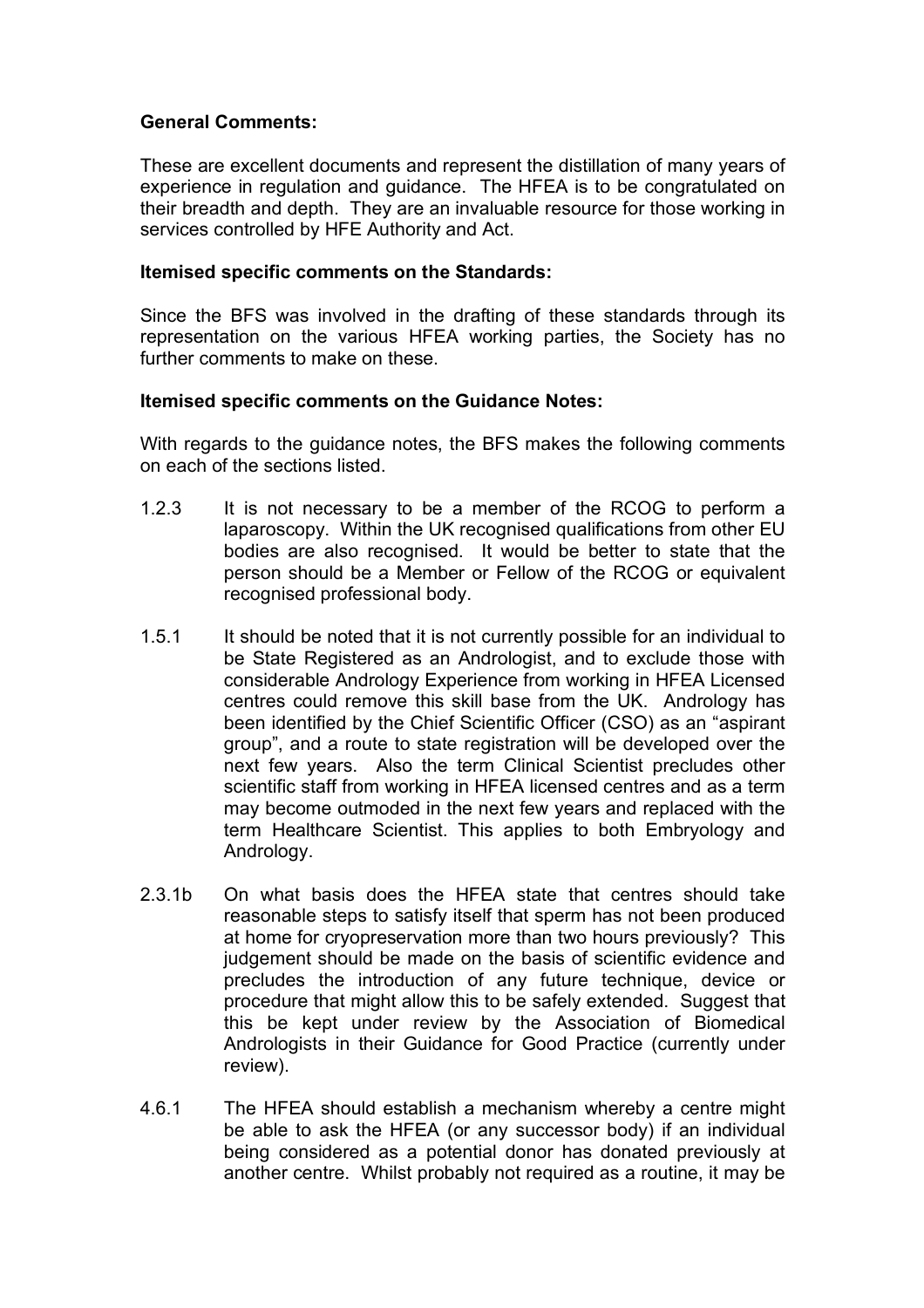useful in certain circumstances for a centre to make such an enquiry.

- 4.9.2 The phrase that "Genetic testing should be limited to the determination of carrier status for inherited recessive disorders in which abnormal test results carry no significant direct health implications for the prospective donor". This would seem to preclude the future screening for dominant, late onset disorders that whilst currently not tested for, might become recommended in the future.
- 4.9.4/7 These sections would seem to be covering issues that are already covered in the current BAS and BFS guidelines, referenced in 4.9.1 and will be covered in the document produced by the Joint Working Party also mentioned in the same paragraph. Surely this may lead to contradictory guidance should at any time in the future these guidelines change (e.g. the guidance on CMV in 4.9.7).
- 5.6.1 Additional information for those seeking ICSI relates really to risk of inherited defects – the incidence of many of these is not accurately known and, therefore, it is hard to provide quantitative data.
- 5.8.1 Additional information for those seeking PGE for aneuploidy should include implantation rates.
- 5.13 With regard to information for those donating gametes or embryos to research, some of these requirements are already covered by standard COREC (or equivalent in Scotland, Northern Ireland or Wales).
- 6.5.1 Typing error: Mental not Metal.
- 9.1.1 Is this statement not at odds with that given at 6.2.1c?
- 9.52c Typing error: Testes not testicles.
- 11 Guidance on Complaints Procedures: this would be much better if it were entitled "Guidance on Procedures for commenting on the service received". The use of the term Complaints, whilst possibly politically correct, is negative and can encourage malicious complaints.
- 12.4.1d "PGS should be available after **several** previous failed IVF attempts". This is very open-ended, probably purposely so, but it might be better to say at the discretion of the couple and their clinician.
- 13.1.2b Clinic's is correct not Clinic's'. Where a clinic is aware that there are two or more patients with the same name and date of birth the